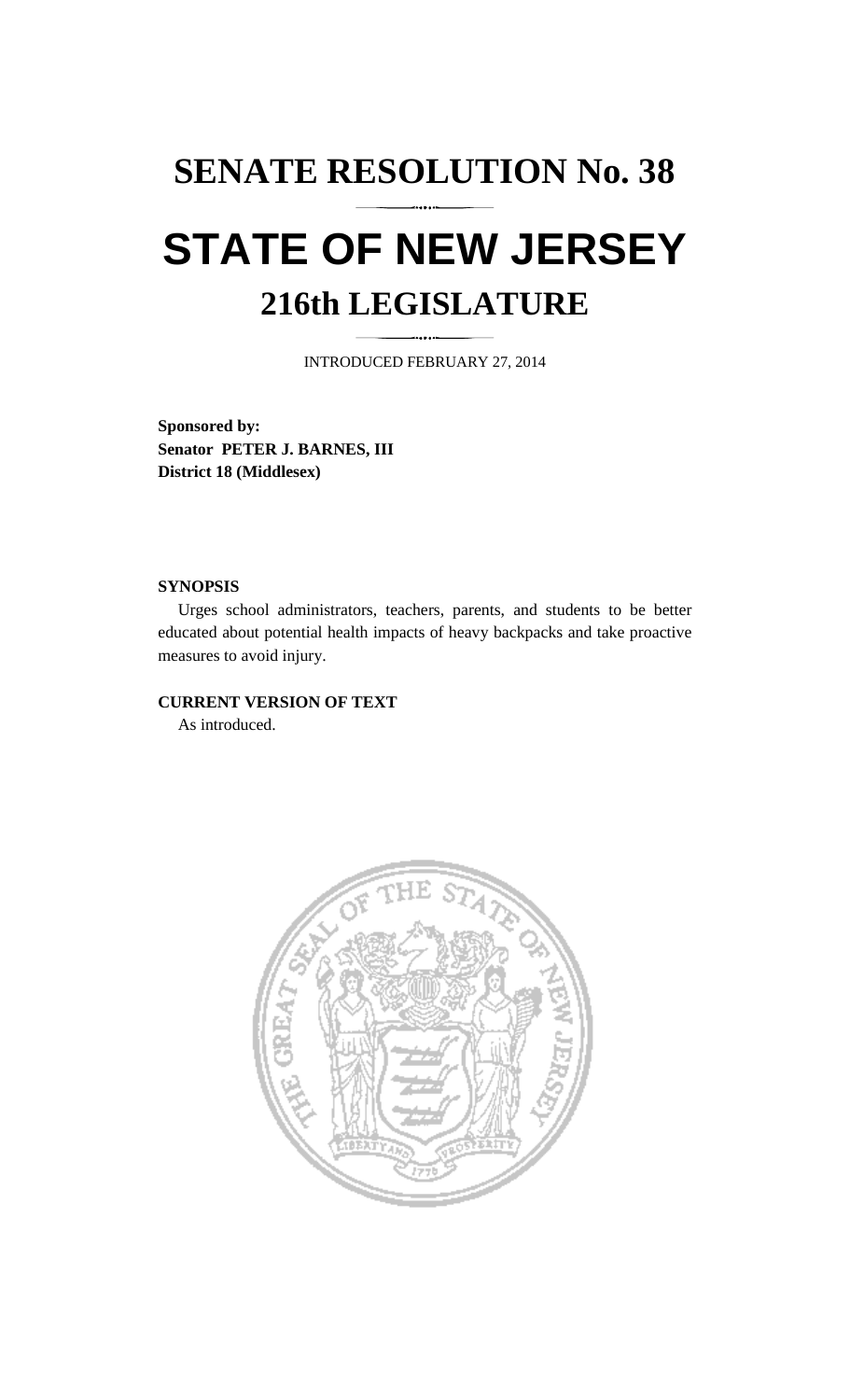#### **SR38** P.BARNES, III 2

1 **A SENATE RESOLUTION** urging school administrators, teachers, 2 parents, and students to be better educated about the potential 3 health impact of heavy backpacks and to take proactive measures 4 to avoid injury. 5 6 **WHEREAS,** Backpacks of elementary and secondary school students 7 often contain textbooks, binders, calculators, personal computers, 8 lunches, a change of clothing, sports equipment, and more; and 9 **WHEREAS,** Elementary and secondary school students are carrying 10 backpacks weighing as much as 40 pounds; and 11 **WHEREAS,** Overloaded school backpacks are causing an increasing 12 problem of back pain and spinal strain for students; and 13 **WHEREAS,** Because spinal ligaments and muscles are not fully 14 developed until after age 16, overweight backpacks are a source of 15 repeated low-level stress that may result in chronic neck, shoulder, 16 or back pain in children; and 17 **WHEREAS,** According to the United States Consumer Product Safety 18 Commission, over 7,000 emergency room visits each year are due 19 to backpack-related injuries. In 2010 alone, physicians' offices, 20 clinics, and hospital emergency rooms treated nearly 28,000 strains, 21 sprains, dislocations, and fractures from backpacks; and 22 **WHEREAS,** Studies have shown that heavy loads carried on the back 23 have the potential to damage the soft tissues of the shoulder, 24 causing microstructural damage to the nerves and damage to 25 internal organs; and 26 **WHEREAS,** Backpacks are often not worn correctly, often slung over 27 one shoulder or allowed to hang significantly below a student's 28 waistline, increasing the weight on the shoulders and making the 29 child lean forward when walking or stoop forward when standing to 30 compensate for the weight; and 31 **WHEREAS,** The American Academy of Orthopaedic Surgeons 32 recommends that a child's backpack should weigh no more than 15 33 to 20 percent of the child's body weight, depending on the child's 34 body strength and fitness; and 35 **WHEREAS,** In order to promote backpack safety, schools should 36 consider measures such as: switching to electronic textbooks; 37 encouraging that the heaviest textbooks be left at school and 38 handouts or workbooks be used for homework assignments; 39 encouraging the use of ergonomic backpacks; and encouraging the 40 use of wide, padded adjustable straps to fit a child's body; now, 41 therefore, 42 43 **BE IT RESOLVED** *by the Senate of the State of New Jersey:* 44 45 1. School administrators, teachers, parents, and students are 46 strongly urged to be better educated about the potential health 47 impact of heavy backpacks and to take proactive measures to avoid 48 student injury.

- 
-